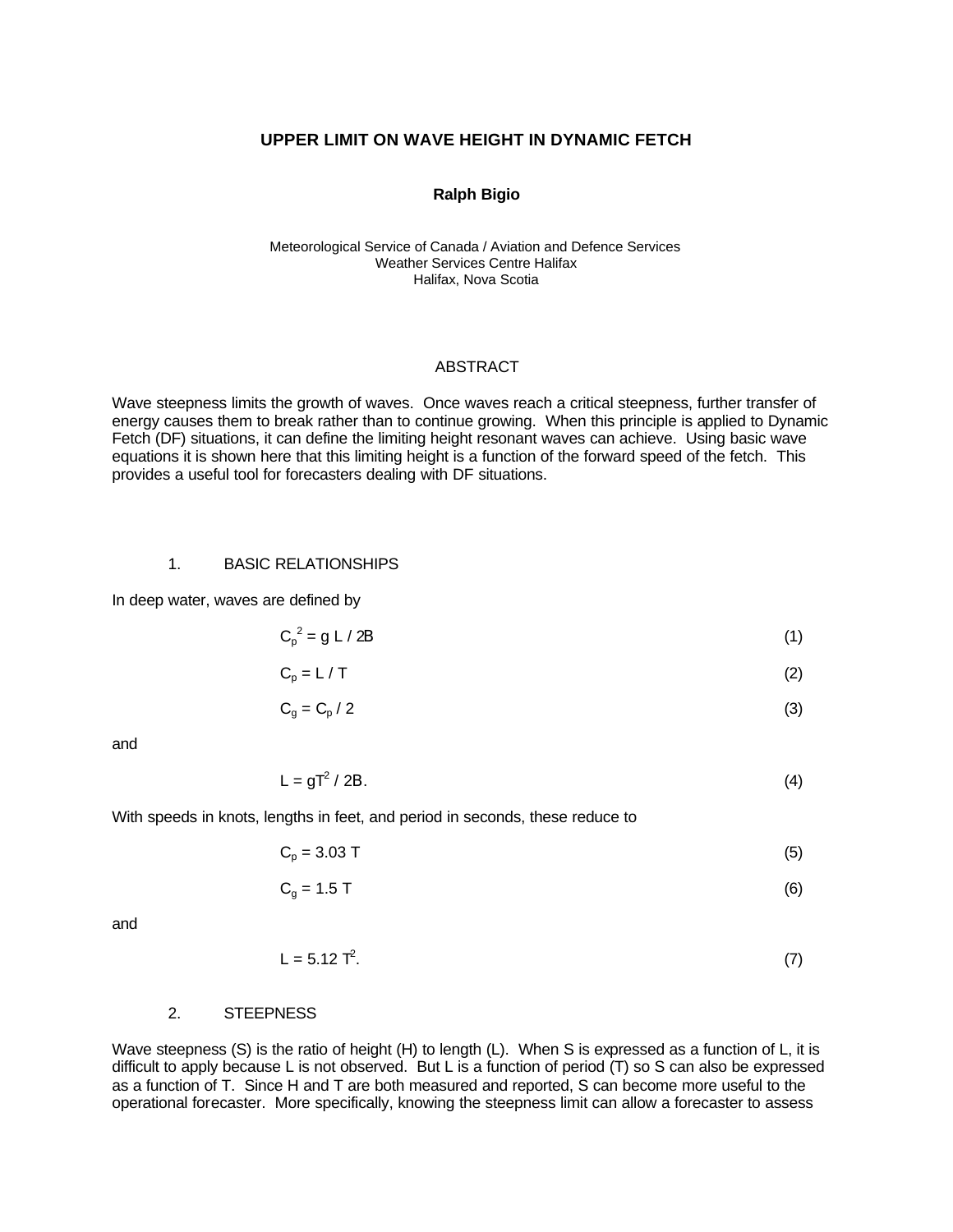the potential severity of a Dynamic Fetch situation by putting an upper limit on the height of resonant waves.

Steepness is defined as

$$
S = H/L
$$
 (8)

Since L is a function of T we get

$$
S = (2B/g) (H/T2). \tag{9}
$$

#### 3. STEEPNESS LIMIT

When waves reach a critical steepness, they become unstable and will break. In breaking, they lose energy. According to Stokes theory, this limiting value for individual waves is 1/7, but for real ocean waves, it seldom reaches 1/10 [WMO 1998]. This limiting value is a constant, so we get

$$
H_{\text{lim}}/L = K.
$$
 (10)

Substituting for L and rearranging gives

$$
H_{\text{lim}} / T^2 = (K / 2B) g.
$$
 (11)

WH Buckley published a study [Buckley,1988] in which he found K / 2B empirically by reviewing thousands of spectra from archived buoy data. Using significant height and peak period he found that

$$
H_{\text{lim}} / T_p^2 = 0.00776 \text{ g}
$$
 (12)

Thus we solve

K / 
$$
2B = 0.00776
$$

to get

$$
K = 0.049\ .1/20
$$

Thus, with significant height and peak period, the real limiting steepness for ocean waves is 1/20.

### 4. DYNAMIC FETCH

Dynamic Fetch (DF) occurs when the generating area moves with the waves it generates. In a DF all waves moving in the same direction as the generating area will be amplified. But the waves experiencing the greatest amplification will be those whose group velocity is equal to the speed of the fetch. Since  $C_{q}$ is a function of period, DF results in selective amplification of waves having a specific period. This is a kind of resonance phenomenon based on the group velocity, so DF is sometimes called "group velocity quasi-resonance" [Dysthe, 1987]. In a DF, fetch and duration are effectively unlimited - until the fetch changes speed or direction, or until the waves reach a coast.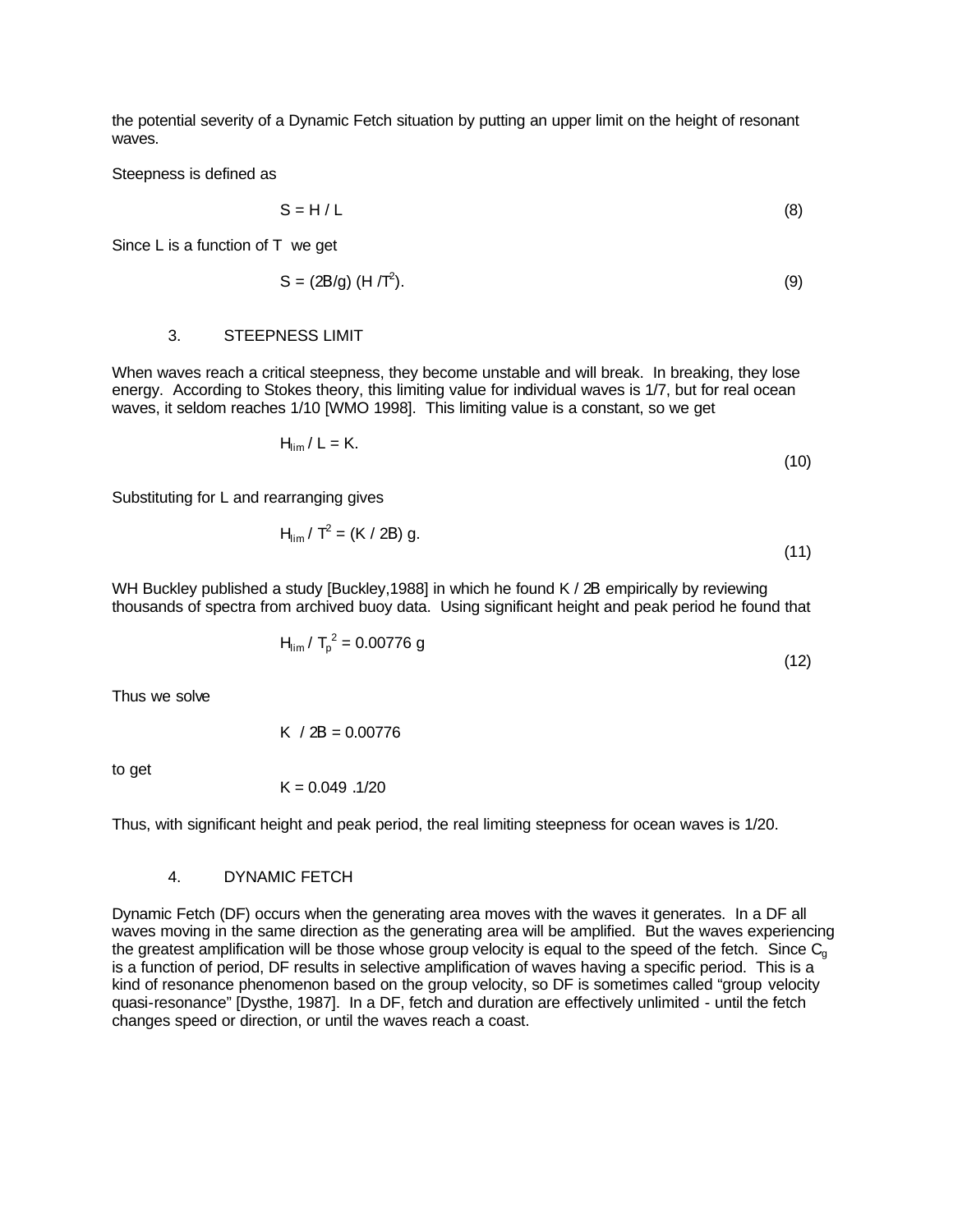DF is usually associated with small intense systems. The sizes of such systems and the curvature of their isobars means that fetches are very short so wave growth is limited unless DF is involved. DF has been observed in hurricanes [Bigio, 1996] and in Polar Lows [Dysthe, 1987]. There appears to be no reason, though, why DF cannot be found in much larger extratropical systems. The only requirement is for a fetch area to move with the wave group it generates.

Since the group velocity of waves is proportional to their period, we can relate the speed at which a generating area moves to the peak period of the waves with which it would be resonant. With V in knots and T in seconds, the result is simply

$$
V = Cg = 1.5 Tresonant.
$$

Using the steepness limit, we can now find the maximum height possible for the resonant period. This makes it possible to relate the speed with which a fetch is moving to the maximum possible height of resonant waves.

Suppose a fetch is moving with a speed V (knots). The resonant period is

$$
T_{\text{resonant}} = V / 1.5 \tag{13}
$$

and the upper limit to the significant height of resonant waves is

$$
H_{\text{lim}} = 0.00776 \text{ g} T_{\text{resonant}}^2 \tag{14}
$$

which is Buckley's Steepness Limit. Figure 1 shows how T<sub>resonant</sub> changes with V. Figure 2 shows how  $H_{\text{lim}}$  changes with V.

When  $H_{\text{sin}}$  is plotted against  $T_p$ , the limiting height shows up as an envelope. Figure 3 is a sample of such a plot - in this case it shows the distribution of 9 years of hourly data (1992-2001) from buoy 44141. The curved line is Buckley's Steepness Limit.

For V=10 knots, the resonant period is ~6.5 sec, and the upper limit to  $H_{sig}$  for those resonant waves is ~3.5 m. For V=25 knots, the resonant period is ~16.5 sec, and the upper limit to  $H_{\text{kin}}$  for those resonant waves is ~21 m. Period of resonant waves increases linearly with V, while significant height limit increases with the square of V. So doubling the speed at which the fetch moves doubles the resonant period, but quadruples the limiting height of resonant waves.

Note that this does not limit the height of all waves - only the height of resonant waves. A hurricane moving at 5 knots or less cannot produce resonant waves of more than 1m, but can still be producing storm waves of several metres. In other words, a slow-moving fetch will produce insignificant resonant waves, while a fast-moving fetch has the potential to produce enormous resonant waves.

In an operational setting, the forecaster can make a simple assessment considering only how the fetch is moving. If the fetch is not moving in the direction of the waves, there will be no resonant waves. If the fetch is moving in the same direction as the waves, but at 8 knots or less, there will be resonant waves, but they will not build beyond 2m (storm waves, of course, can be much higher). If the fetch is moving in the same direction as the waves, but at 20 knots or more, there will be resonant waves, and they could reach 14m or more.

So for a storm in which the fetch is moving slowly, resonant waves will be only a minor factor for the forecaster to consider. But for a storm in which the fetch is moving at 15 knots or more, resonant waves could become a major factor in the forecast.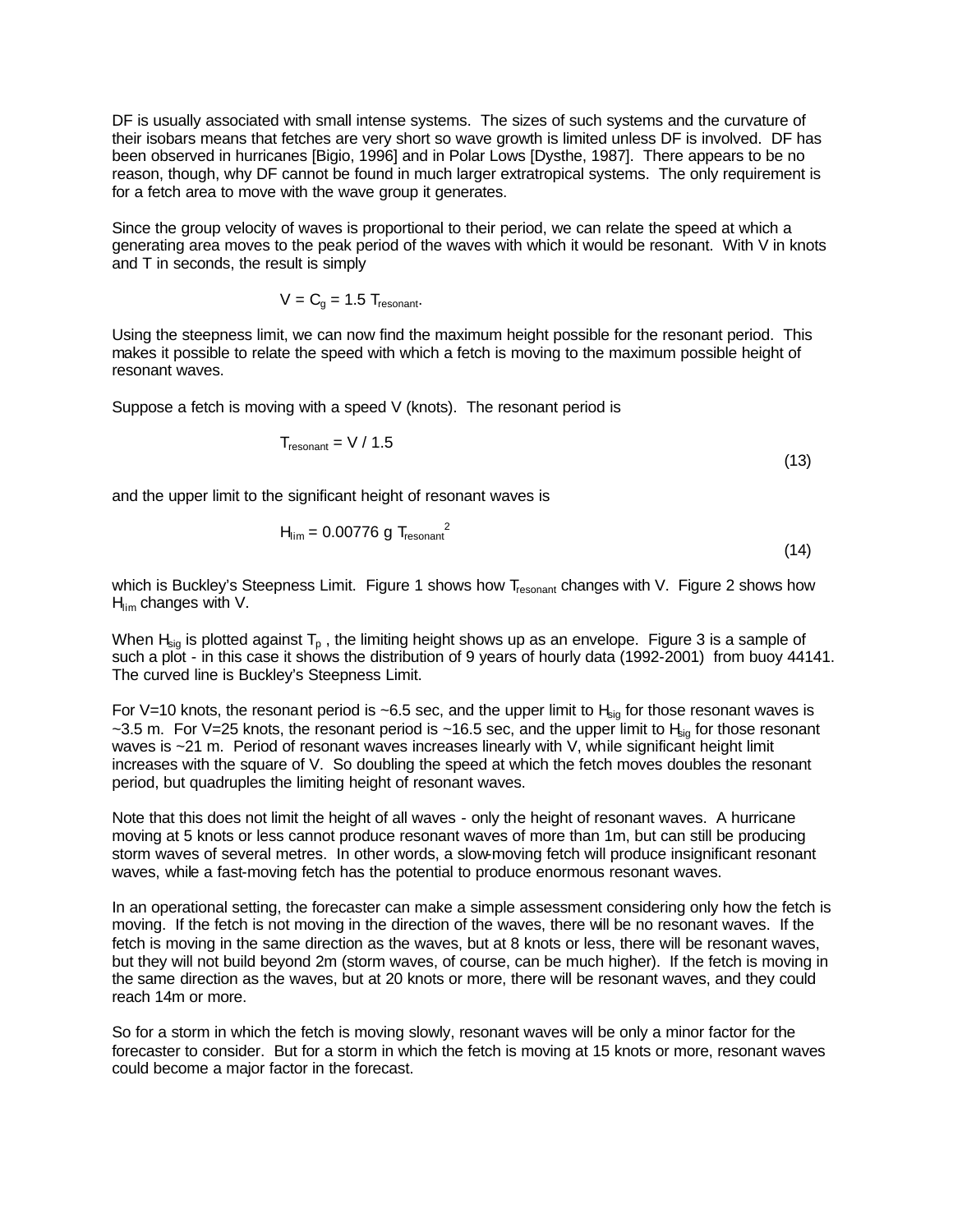### 5. MAXIMUM WAVEHEIGHT

This process helps a forecaster predict  $H_{sio}$ , and gives an upper limit for it. Factors for  $H_{max}$  /  $H_{sio}$  range between 1.5 and 1.9.

### 6. IN AN OPERATIONAL SETTING

If the fetch is moving in the same direction as the waves it is producing, the following procedure will help a forecaster determine whether (and to what degree) resonant waves will be a factor in the forecast.

A) What storm waves will be produced? Using whatever technique or nomogram is preferred, predict  $H_{sig}$  and  $T_p$  for this fetch area. Disregard DF at this stage.

B) Determine  $T_{resonant}$  corresponding to V from Figure 1 (or from equation 13). In the case of a tropical cyclone, the first guess for V could be the forward speed of the pressure centre.

C) Is  $T_p$  (from step A) within 1 second of  $T_{resonant}$  (from step 2)? If so, resonance will amplify those waves in which the storm energy is already concentrated. The greater the difference between  $T_{p}$  and  $T_{resonant}$ , the less of a factor resonance will be. If the difference is 1 second or less, determine  $H_{\text{im}}$  corresponding to V from Figure 2.

D) Is DF important? Compare  $H_{\text{lim}}$  (from step C) to  $H_{\text{sig}}$  (step 1). If  $H_{\text{lim}} > H_{\text{sig}}$ , resonance IS a factor. In that case, predicted height will be greater than  $H_{\text{sig}}$ , but less than  $H_{\text{lim}}$ .

E) After step D, it will have been determined whether resonant waves will be a factor. If so, predicted waveheight will be >  $H_{sig}$  but <  $H_{im}$ . How much greater than  $H_{sig}$  will depend on the circumstances and will be for the forecaster to determine.

# 7. CONCLUSION

This procedure will not tell a forecaster what waveheight to predict. But it will give a quick way to assess the risk of resonant waves, and an upper limit to the significant height of resonant waves. The rest is still up to the forecaster.

### 8. LIST OF VARIABLES

|                           | group velocity                  |
|---------------------------|---------------------------------|
| $\operatorname{C_{g}^{}}$ | phase velocity                  |
| g                         | acceleration of gravity         |
| $H_{\text{lim}}$          | limit of significant waveheight |
| $H_{\text{max}}$          | maximum waveheight              |
| $H_{sig}$                 | significant waveheight          |
| κ                         | a constant                      |
|                           | wave length                     |
| S                         | steepness                       |
| $\tilde{\mathsf{T}}$      | period                          |
| $\mathsf{T}_\mathsf{p}$   | peak period                     |
| resonant                  | resonant period                 |
|                           | speed at which fetch is moving  |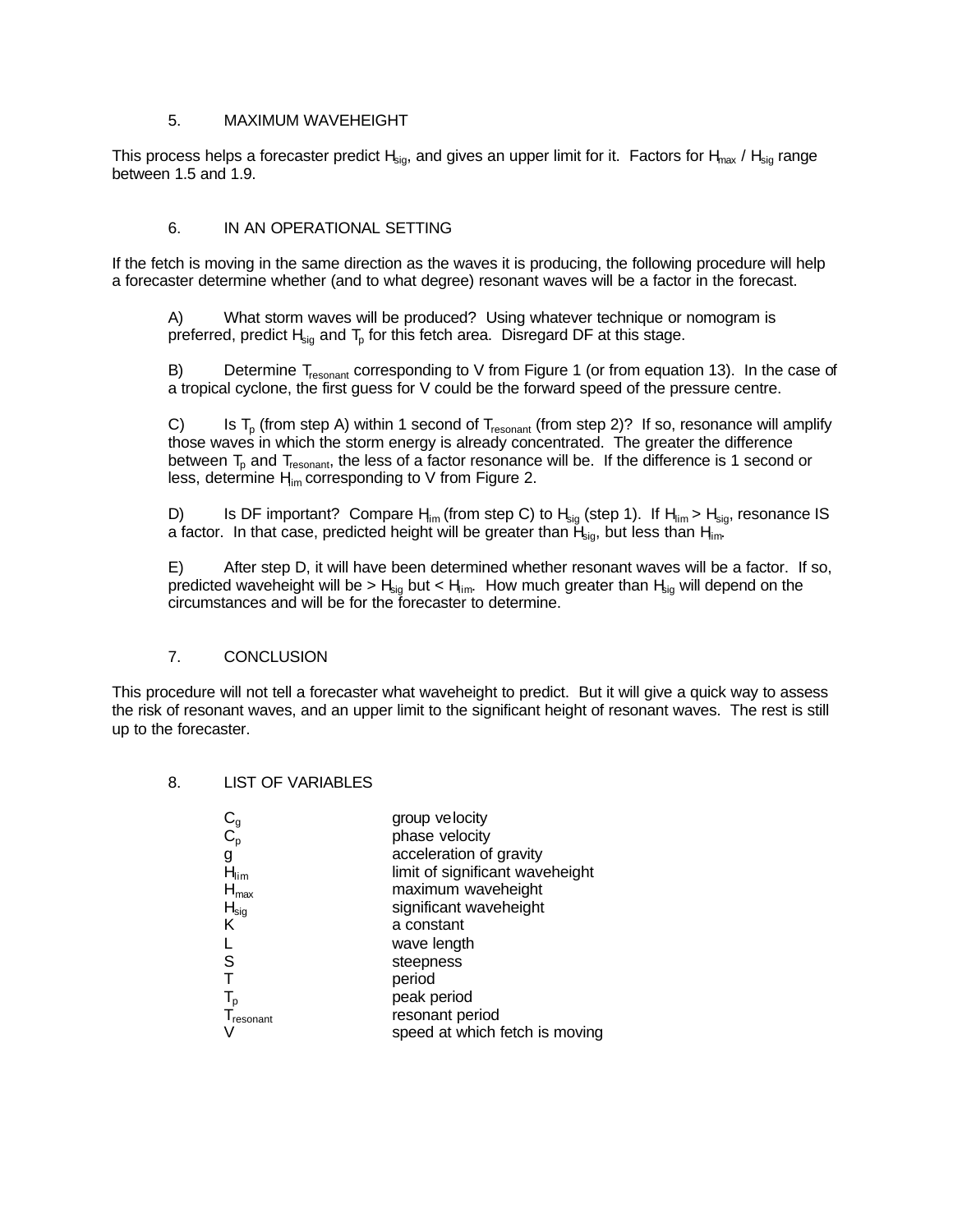### 9. REFERENCES

Bigio, R., 1996 : Significant and Extreme Waves Generated by Hurricane Luis as Observed by Canadian Meteorological Buoys and the Cunard Cruise Ship Queen Elizabeth 2. *CMOS Bulletin*, Oct 1996, Vol 24, No 5, pp 112-117.

Buckley, W.H., 1988 : Extreme and Climatic Wave Spectra for Use in Structural Design of Ships. *Naval Engineers Journal*, Sept. 1998, pp 36-58.

Dysthe, K.B., and Harbitz, A., 1987 : Big waves from polar lows? *Tellus*, 39A, pp 500–508.

World Meteorological Organization, 1998 : Guide to Wave Analysis and Forecasting. WMO-No. 702. 2nd ed.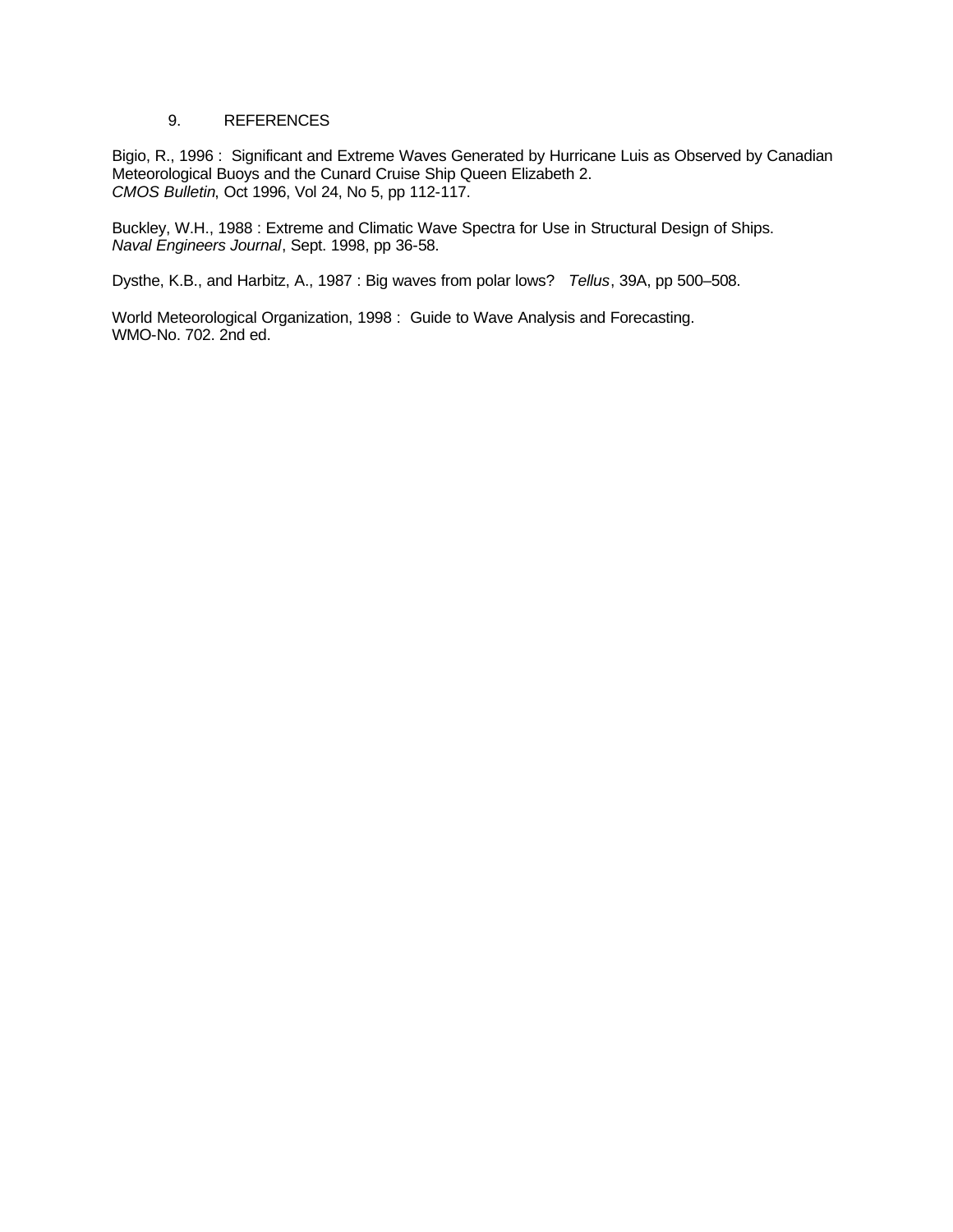# **EXAMPLES**

1. A tropical cyclone is moving in a straight line at 12 knots. To the right of the track, the fetch is 100 naut mi long, and the mean wind in the fetch is 60 knots. Bretschneider gives  $H_{sig} = 8m$ ,  $T_p = 11$  sec. Groen-Dorrenstein (G-D) gives  $H_{sig} = 10m$ ,  $T_p = 11$  sec. From Figure 1, resonant period is 8 sec. From Figure 2, limiting height for resonant waves is 5m. Resonance is present, but for waves that are not in this storm's energy peak. There will be some amplification, but your forecast significant height for storm waves will be only a little more than  $H_{\text{sig}}$ .

2. Same as 1, but system is moving at 16 knots. From Figure 1, resonant period is 11 sec. From Figure 2, limiting height for resonant waves is 9m, Resonance is present, and it applies to the waves that are in this storm's energy peak. But the steepness limit for 11-sec waves means that resonant waves will be about the same height as storm waves predicted by the nomograms. In this case, your forecast significant height for storm waves will be a little more than  $H_{\text{kin}}$ .

3. Same as 1, but system is moving at 22 knots. From Figure 1, resonant period is 14.5 sec. From Figure 2, limiting height for resonant waves is 16.5m. Again resonance is present, but for waves that are not in this storm's energy peak. Again there will be some amplification, and your forecast significant height for storm waves will be a little more than  $H_{\text{sig}}$ .

4. System is moving at 20 kts, fetch is 150 naut mi, and windspeed is 65 kts. Bretschneider gives  $H_{\text{sio}} = 11 \text{m}$ ,  $T_{\text{o}} = 12.5 \text{ sec}$ . G-D gives  $H_{\text{sio}} = 13 \text{m}$ ,  $T_{\text{o}} = 13 \text{ sec}$ . From Figure 1, resonant period is 13 sec. From Figure 2, limiting height for resonant waves is 14m, Resonance applies to the waves in this storm's energy peak, and your forecast significant height for storm waves will be about 14m.

5. Hurricane Luis [Bigio 1996] moved at 20-25 kts for about 24 hours, then accelerated. Resonant period was 14-17 sec (Figure 1). Buoys observed waves with  $T<sub>o</sub>$  of 15-18 sec. Limiting height for resonant waves was 21m (Figure 2). Observed Hsig at 44141 reached 17.1m. Resonance was a factor here, and resonant waves did not reach their limit.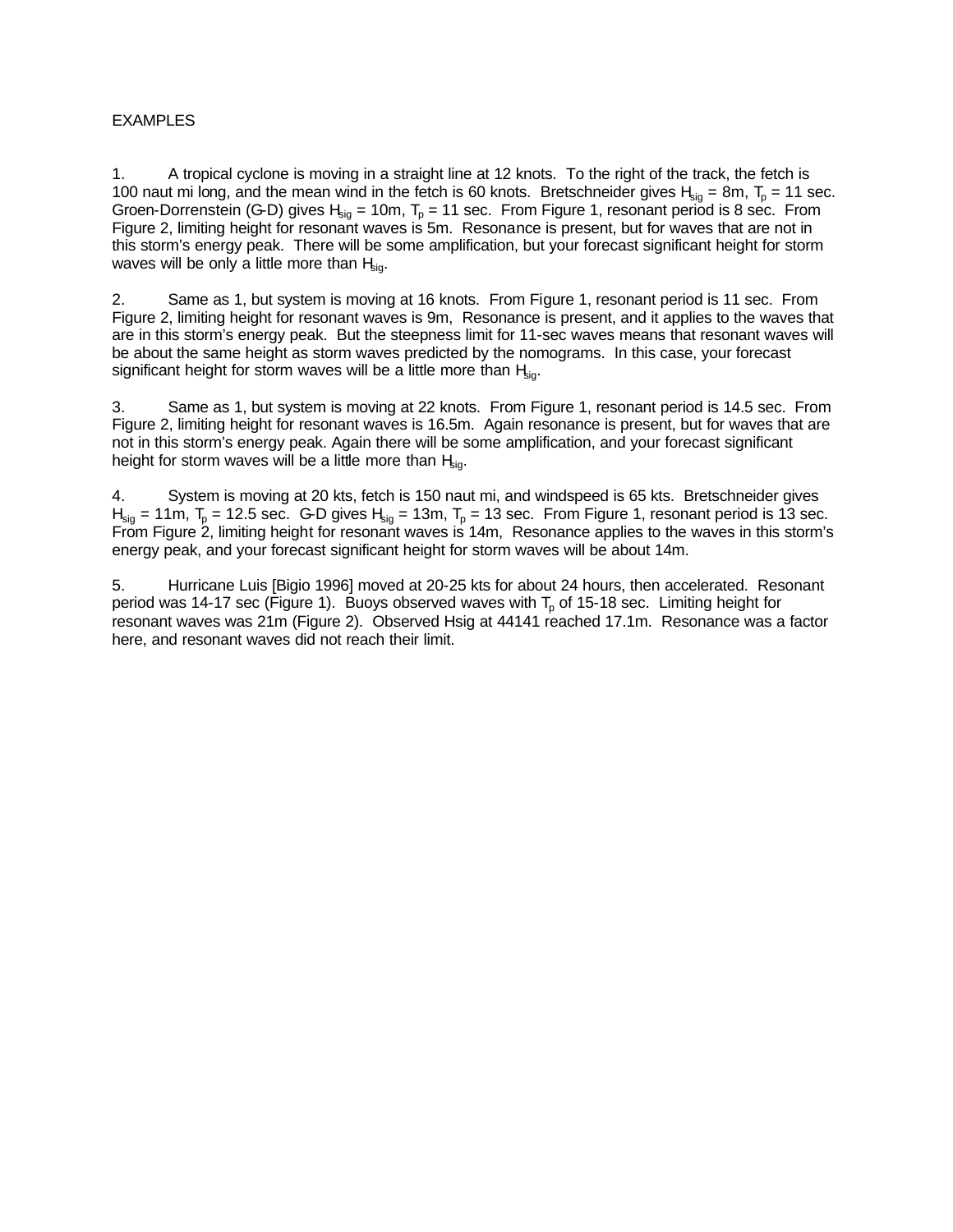